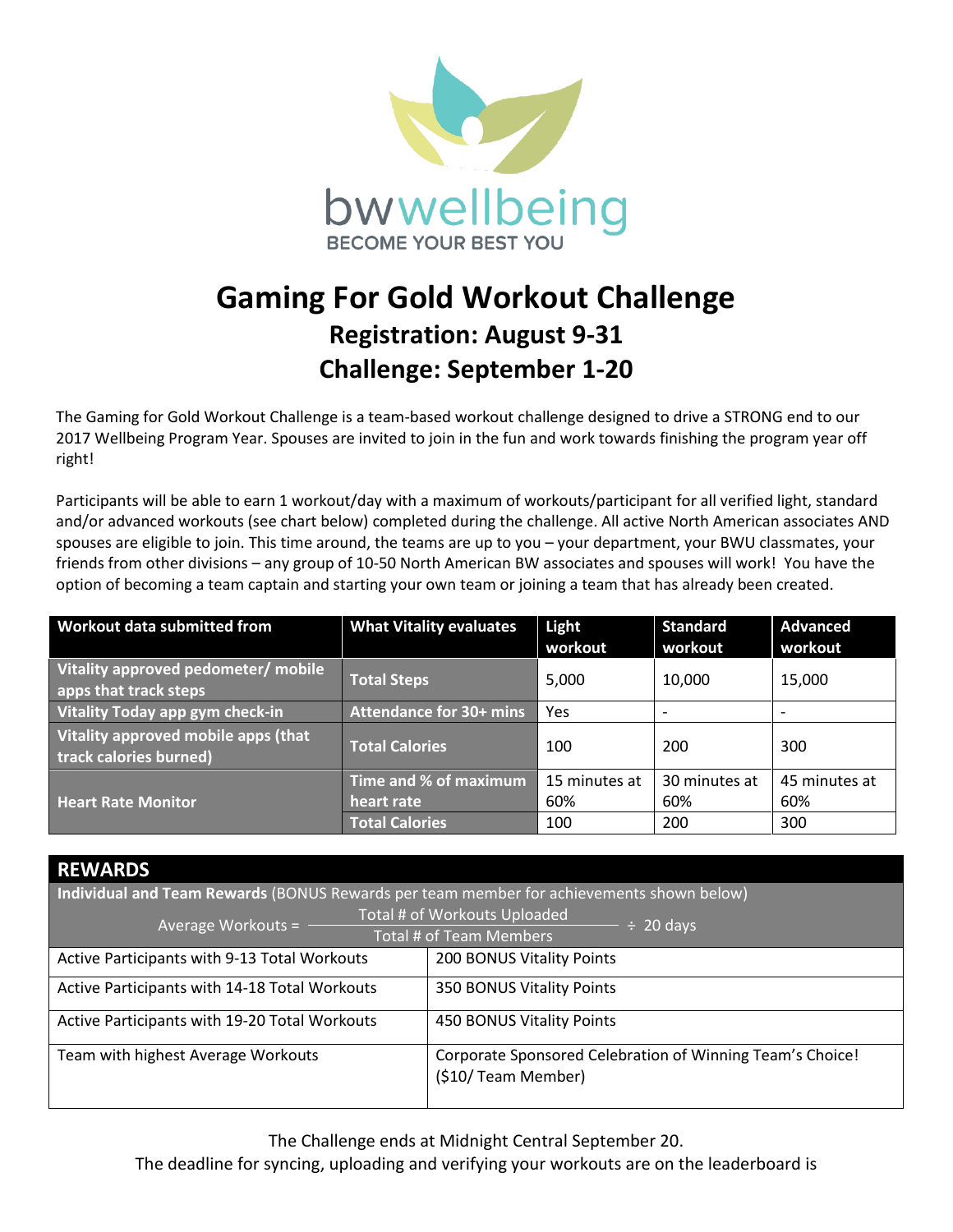## **Workout Challenge Overview**

The Workout Challenge is based on verified workouts tracked *and* uploaded to Vitality. A verified workout can be any one of the following:

- Achieve a Light, Standard or Advanced Workout on a linked fitness device (see table on p.1)
- Check in to your local gym on the Vitality Today App and work out for at least 30 minutes
- Sign in to your BW on-site fitness center (where available) and work out for at least 30 minutes

**Team members and spouses can earn up to 1 workout/day with a maximum of 20 workouts/participant during the 20-day Challenge.** The team with the highest Average Workouts (as calculated below) at the end of the Challenge WINS!

Average Workouts =  $\frac{\text{Total }\# \text{ of Workouts Unloaded}}{\text{Total }\# \text{ of Team Members}} \div 20 \text{ days}$ 

**To count as an Active Participant for prizes, you must register for the Challenge in Vitality and agree to the Rules of the Road.** Registration begins Wednesday, August 9 and ends Thursday, August 31. **To register, complete the following steps:**

- 1) Login to Vitality and navigate to *Community > My Challenges*
- 2) You will see the Gaming For Gold Workout Challenge invitation waiting for you.
- 3) Follow the steps to register for or create your own team!

## **Team Roles**

**Team Captain**: The Team Captain is responsible for setting up the team within Vitality. You can invite specific team members to join your team or leave your team open for anyone to join. Note: Responsibilities include the initial set up, ensuring your team has the required minimum of 10 team members, and boosting morale and getting your team moving! *Note: If your team does not meet the minimum of 10 team members, you will be notified before the Challenge begins to either recruit more members or have your team members join another team. If your team still does not meet the requirement when the Challenge begins, you and your team will note be able to participate in the Challenge.*

To register as a Team Captain and start your own team:

- 1. **Please set up your team early in the registration period to allow maximum time for team members to join.**
- 2. Login to Vitality and navigate to Community > My Challenges.
- 3. You will see the Gaming For Gold Workout Challenge invitation waiting for you.
- 4. Select "Get Started" and "Join this Challenge". Read and agree to the Rules of Road and you're ready to go.
- 5. Select "Create Team" and create a team name and slogan.
- 6. Choose "Open to Join" if you would like anyone to be able to join your team or "Invitation Only" if you have a specific group of people in mind.

*Note: If you make your team "Invitation Only", only people you invite can join your team. The team will not show up for everyone on the "Join the Teams" page.*

- 7. Upload your own team logo or choose from Vitality's photo options and you're ready to go.
- 8. Whether you choose "Invitation Only" or "Open to Join", don't forget to encourage people to join your team! Your team must have 10-50 members in order to participate in the challenge.

**Team Member**: Get moving to help your team finish the program year strong and earn BONUS Vitality Points!

To register and join a team that has already been created: